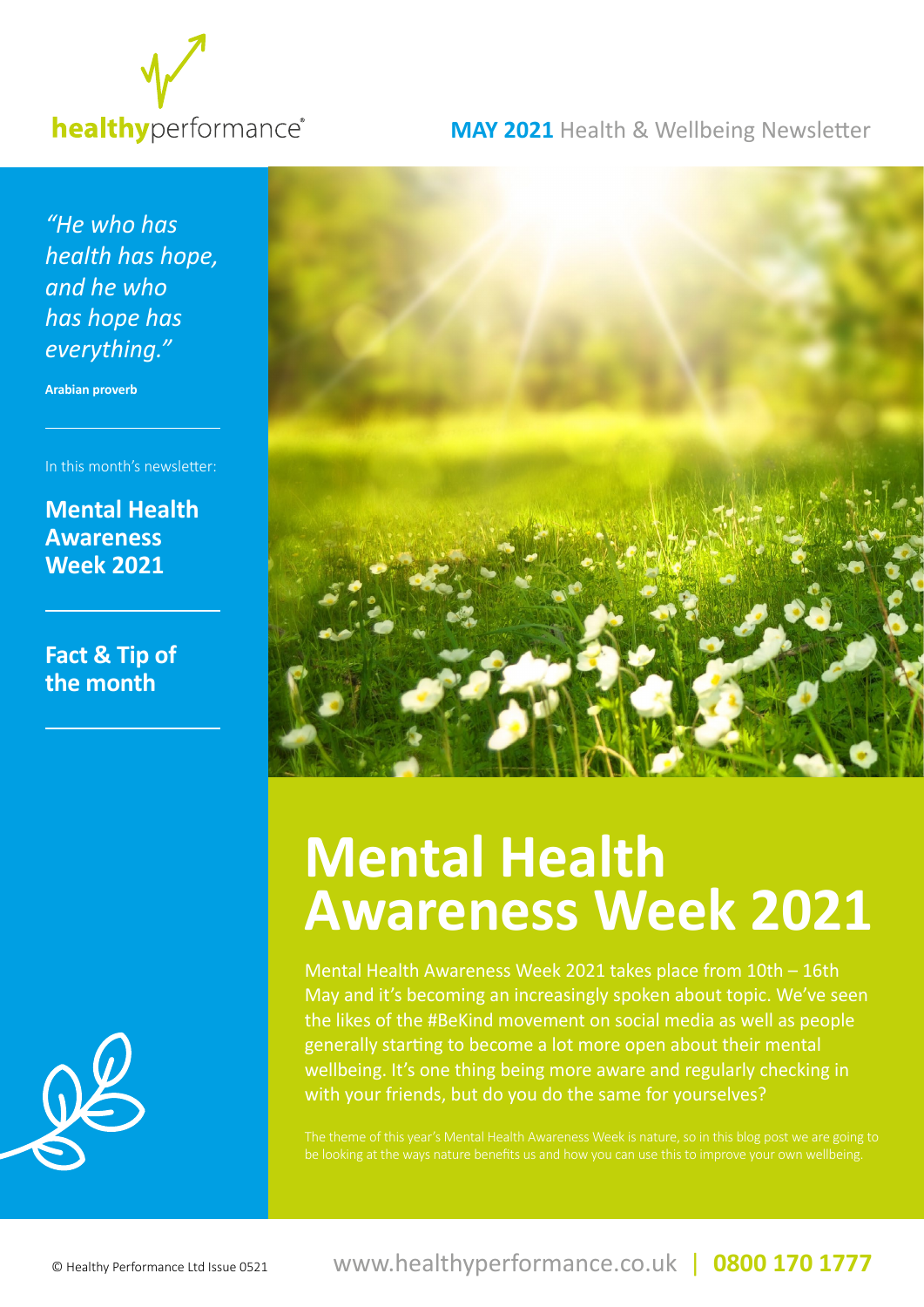### **How does nature benefit mental wellbeing?**

Looking after our mental health and wellbeing is important for everyone, and there are things that we can all do in our dayto-day lives that can help to support good mental health. This includes connecting to, and spending time in nature.

Many of us are living a fast-paced urban life (unless you're fortunate enough to live in a remote farmhouse in the middle of the countryside!) that feature long working days and often crowded commutes. These environments can trigger pressures that affect our mental health.

Taking the time to step back, slow down and spend time in nature is important, in whatever way works for you.

A recent study, which examined associations between recreational nature contact in the last seven days and self-reported health and wellbeing, found that when compared with no nature contact in the last week, the likelihood of reporting good health or high wellbeing became significantly greater when individuals were spending ≥120mins per week in green spaces. The study found that it did not matter how 120 minutes of contact a week was achieved (e.g. one long vs. several shorter visits/week).

Mind state on their website that spending time in green space can benefit both your mental and physical wellbeing and carrying out activities such as growing food or flowers, exercising outdoors or being around animals can have lots of positive effects such as:

- **Improving your mood**
- **Reducing feelings of stress or anger**
- **Helps you to feel more relaxed**
- **Improves your physical health**
- **Improves your confidence and self-esteem**
- **Helps you to be more active**
- **Helps you to make new connections**

They also recommend that when taking care of your wellbeing, you might find it helpful to:

- **Only try what feels comfortable**
- **Give yourself time to figure out what works for you, going at your own pace**
- **Take small steps pick one or two things that feel achievable at first before moving on to try other ideas**



## **50-60% of the British population is INSUFFICIENT in VITAMIN**

# **The sunshine vitamin**  (Vitamin D)

important here: **https://www.nhs.uk/conditions/**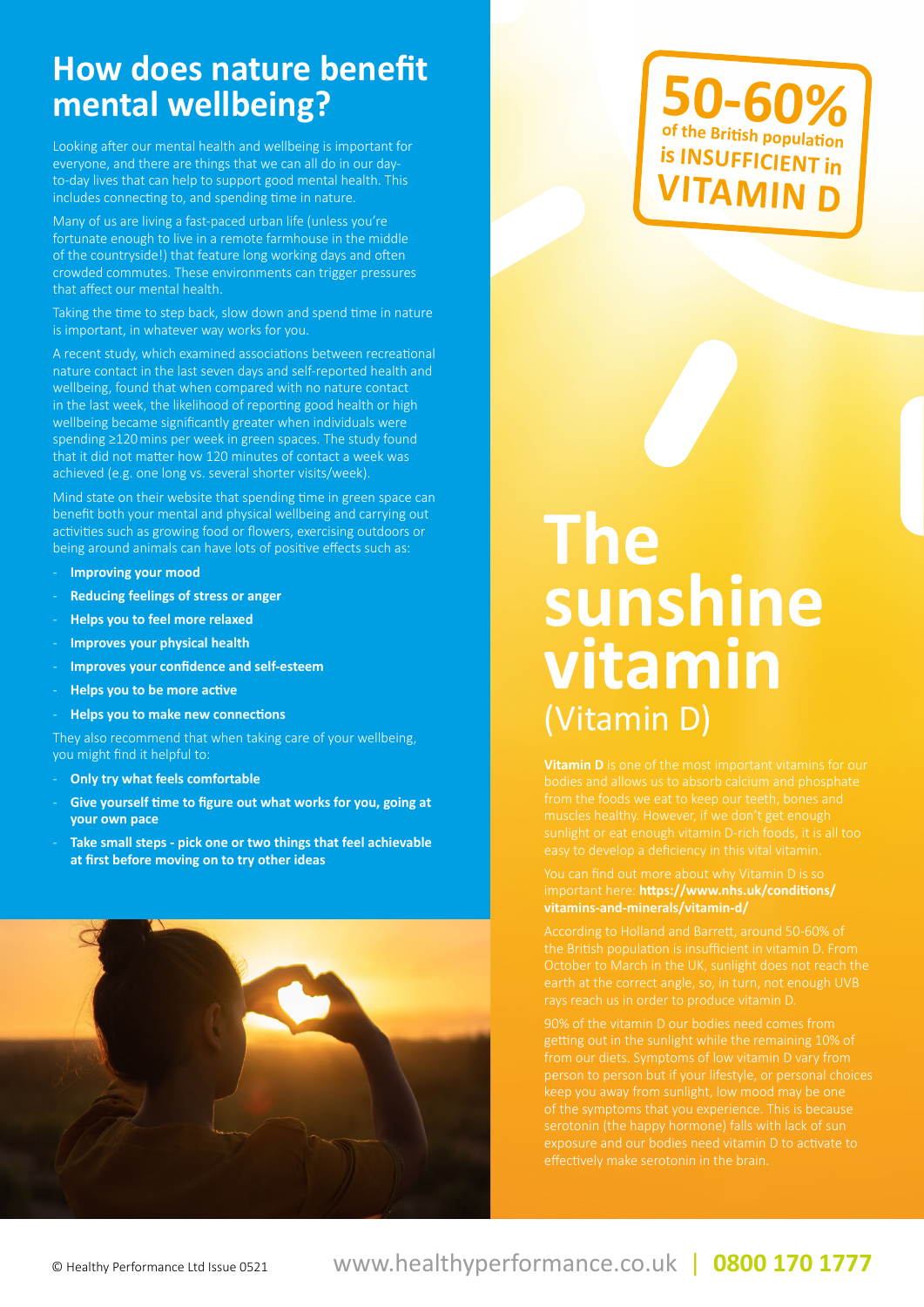

## **Seasonal Affective Disorder (SAD)**

**SAD** is a type of depression that comes and goes in a seasonal pattern, with the symptoms being more apparent and more severe during the winter, and follows on from our points about the importance of getting enough vitamin D.

A few symptoms of SAD can include:

- **A persistent low mood**
- **A loss of pleasure or interest in normal everyday activities**
- **Irritability**
- **Feeling lethargic**

The exact cause of this disorder is not fully understood, but it's often linked to reduced exposure to sunlight during the shorter autumn and winter days. According to the NHS website, the main theory is that a lack of sunlight may stop a part of the brain called the hypothalamus working properly, which may affect the:

- **Production of melatonin** this is the hormone that makes you feel sleepy; in people with SAD, the body may produce it in higher-than-normal levels
- **Production of serotonin** as we mentioned in the section on vitamin D, this is the hormone that effects your mood but also your appetite and sleep; a lack of sunlight may lead to lower serotonin levels
- **Circadian rhythm** this is your body's internal clock. Your body uses sunlight to time various important functions, such as when you way up, so lower light levels in the winter may disrupt your body clock and lead to symptoms of SAD

**The main treatment for SAD?**  Getting as much natural sunlight as possible, exercising regularly and managing your stress levels.

## **So, how can you spend more time outdoors?**

When you think of trying to spend more time in the great outdoors, you may imagine high-energy, time-consuming activities like hiking and mountain climbing and while these may be enjoyable for some, you don't have to push yourself to the limit in order to get outside.

Here are some simple ideas to spend less time indoors:

- **Spend your lunch break outside:** whether you go for a walk or dine al fresco, there's nothing stopping you from getting outdoors during your lunch break!
- Take your workout out of the gym: instead of running on a treadmill, try running in a park or plan a route near where your live. Alternatively, set up a yoga mat or dumbbells in your back garden! You'll awaken your senses by exercising outdoors and come away more relaxed and exhilarated that if you'd worked out in a sweaty gym or studio
- **Do a little landscaping:** you don't have to be a professional to make your garden look pretty. Shift your mindset and think of mowing the lawn as a chance to get outside rather than being a chore. Visit a garden centre and find some hardy shrubs to plant. Not only will you be spending time outside in beautifying the space, but once complete, it'll be sure to entice you out more often.
- **Work outdoors:** if you work remotely, you can work almost anywhere outdoors as long as you can connect to a Wi-Fi network. If this isn't possible, suggest having meetings with clients or co-workers outside instead of your usual conference room. A different setting can be energising and often leads to new ideas and solutions.
- **Host outdoor social gatherings:** now this one may have to wait a few more weeks in line with Covid-19 guidelines (however, you are now allowed to meet with one other household (max. 6 people) in a private garden), but instead of scheduling the usual meet-ups with friends and family at a restaurant or bar, host a spring bbq or picnic in your garden. If your social circle is a little more adventurous, plan a camping trip or day of water sports!

Everything mentioned above is definitely easier to do during the summer months, with us Brits ready in our shorts and t-shirts as soon as the temperature reaches 15 degrees. However, if you're struggling to find motivation to get out during the winter, we also have some tips:

- Find a reason to be outside: if you know someone with a dog, it requires being walked daily. Why not see if you can accompany that friend or family member on their walk?
- Wake up earlier: darker evenings are a big contributing factor to why people spend less time outside in autumn and winter, so why not counterbalance your levels of sunlight by waking up a little earlier and embracing the beautiful winter sunrises?
- Set yourself a challenge: last month we published an article on the benefits and importance of moving more. The default number of steps that should be taken daily, as recommended by various health charities is around 8,000-10,000. So, why not test yourself against that? Not only will you be spending more time outdoors, but you will also be improving your physical and mental wellbeing in doing so.

#### © Healthy Performance Ltd Issue 0521 www.healthyperformance.co.uk | **0800 170 1777**